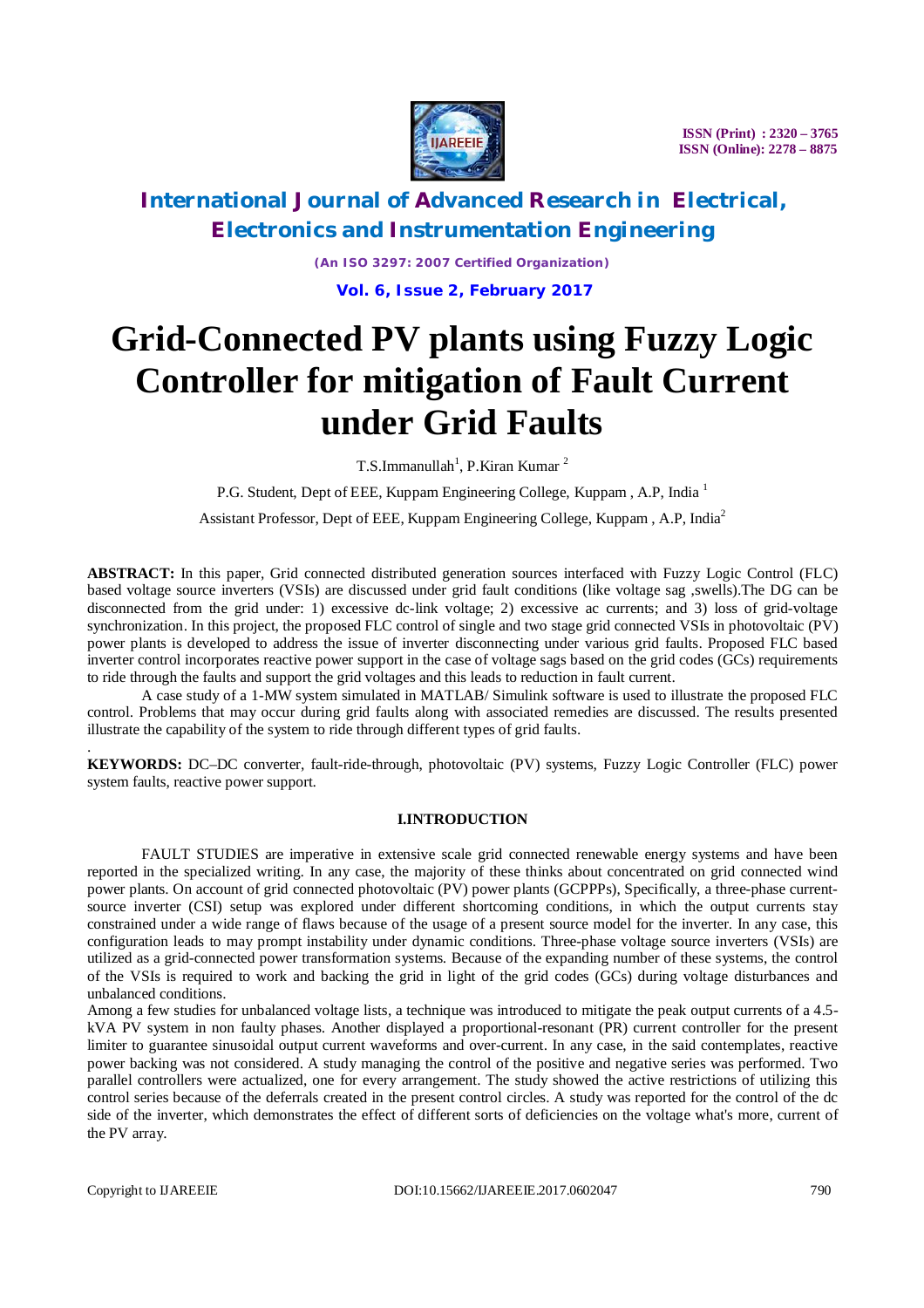

### **International Journal of Advanced Research in Electrical, Electronics and Instrumentation Engineering**

*(An ISO 3297: 2007 Certified Organization)*

### **Vol. 6, Issue 2, February 2017**

Considering FRT procedures for grid-connected VSIs, a few researches have been done on wind turbine applications furthermore on VSI-based high-voltage direct current (HVDC) systems. Some of these studies depend on passive control, e.g., crowbar and chopper resistors though others depend on active control plans. Although both classes can give FRT ability, the detached strategies have the disadvantages of requiring extra parts and scattering huge force during the voltage list forms. In the use of GCPPPs with the setups of single-stage change (single-stage transformation implies direct association of the PV source to the dc side of the VSI), some examination were done assessing the FRT issues of both air conditioning and dc sides of the inverter under lopsided voltage conditions. In any case, in the application of a twophase transformation (which means a dc–dc change or pre regulator unit exists between the PV source and VSI), no paper so far has proposed a far reaching system to secure the inverter during voltage sags while giving reactive power backing to the lattice. All the plans and changes for the inverter in both the single-and two-phase transformations need to suit different sorts of flaws and address FRT ability taking into account the GCs. PV inverter detachment under grid issues happens because of essentially three components: 1) excessive dc-link voltage; 2) excessive ac currents; and 3) loss of grid voltage synchronization.

The control system presented for a single-stage transformation is utilized, despite the fact that the voltage sag location and reactive power control is adjusted in view of person estimations of the grid voltages. The primary target of this paper is to present new control methodologies for the two stage change in GCPPPs that permit the inverter to remain associated with the grid under different sorts of flaws while infusing reactive power to meet the required GCs.

### **II. GRID CODES**

As the German GCs are the most comprehensive codes for the different power levels of PV installations and coordination advancements, this paper takes after these codes as a basis for the exchanges. During voltage sags, the GCPPP should support the grid voltage by injecting reactive current. The amount of reactive current is determined based on the droop control defined as follows:

$$
\begin{aligned}\n\boldsymbol{i}_{\text{~pref}} &= \text{~drop} \quad \left| \text{d}\boldsymbol{e}_{\text{~L}} \right| \boldsymbol{I}_{\text{~n}} \\
\text{for } \frac{\left| \text{d}\boldsymbol{e}_{\text{L}} \right|}{E_{\text{m}}} \ge 10\% \text{ and } \text{drop} \ge 2\n\end{aligned} \tag{1}
$$

Where droop is a steady value, de<sub>L</sub> is the measure of voltage drop, and In is the rated current of the PV inverter in dq organizes, i.e.,  $I_n^1 = \sqrt{3}$ In, where In is the appraised rms line current of the inverter. The measure of voltage drop de<sub>L</sub> is acquired based on the most reduced rms estimation of the line-to-line voltages of the three phases at the terminal of the GCPPP, i.e.,  $e<sub>L</sub>$  min appeared in Fig. 1. The rms voltage is acquired utilizing the following expression:

$$
e_{Lrm} = \sqrt{\frac{1}{T_w} \int_{t-T_w}^{t} e_L^2} dt, with T_w = \frac{T}{2}
$$
 (2)

Where  $e_L$  is the instantaneous line-to-line voltage,  $T_W$  is the window width for the rms value estimation, and T is the grid voltage period, which is equivalent to 20 ms for a grid frequency of 50 Hz. The subsequent control graph for the reactive current generation is depicted in Fig. 1.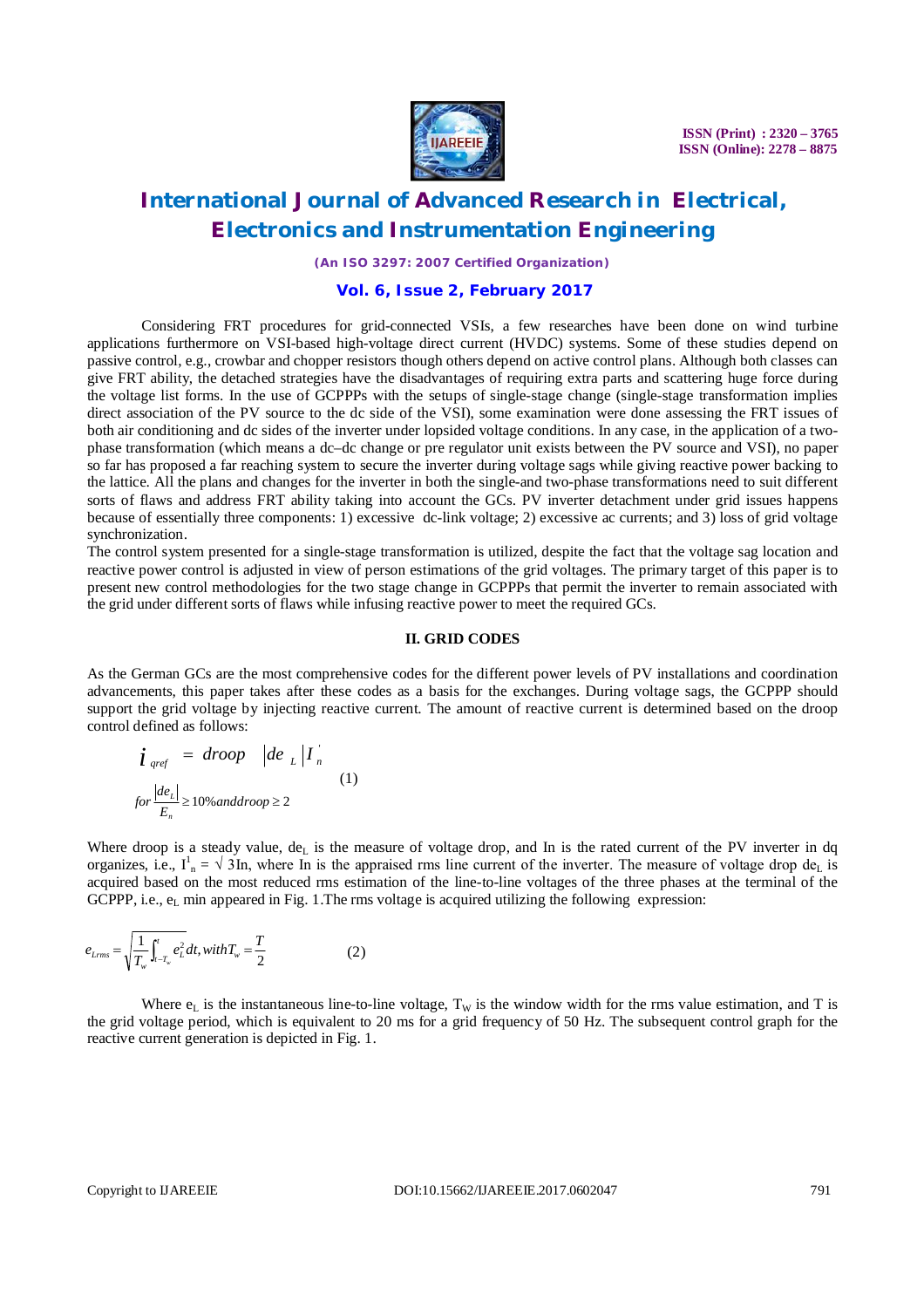

*(An ISO 3297: 2007 Certified Organization)*

**Vol. 6, Issue 2, February 2017**

### **III. CASE STUDY FOR A SINGLE AND TWO -STAGE CONVERSION**



Fig. 1. Droop control diagram for the reactive current reference provision.

### **A. Grid Voltage Synchronization**

In grid-connected inverters, one important issue is the voltage phase angle detection. This is normally performed by phase locked- loop (PLL) system in view of a synchronous reference outline PLL (SRF-PLL), known as ordinary PLL. The traditional PLL arrangement does not perform well under unbalanced voltage sags and thus may prompt the inverter being separated from the grid. A few strategies were proposed to extricate the voltage phases precisely under lopsided voltage conditions. The strategy in light of moving normal channels (MAFs) presented is connected, which was additionally utilized as a part of appearing exceptionally attractive execution. In this strategy, the positive sequence of the voltage is extricated from the grid by method for a perfect low-pass channel. At that point, the angle of the positive grouping is recognized.

#### **B. Excessive AC Current**

Commercial grid-connected inverters have a maximum ac current quality indicated. In the event that any of the streams surpass such esteem, the inverter is disconnected from the grid. Under grid voltage sag, the d-segment of the current (in the SRF) increments in light of the fact that the controller needs to keep up the dynamic power infused into the grid and grid voltages are briefly diminished. Notwithstanding the expansion of the d current segment, the inverter needs to infuse reactive current during the shortcoming to meet the FRT requirements. The measure of reactive current is according by load control given in (1). Since the d and q current segments expand, this may lead the over-current protection to separate the inverter from the grid.

#### **C. Excessive DC-Link Voltage**

If the active current reference is restricted, i.e.,  $i_{\text{def}} < i_{\text{def}}^1$ , the produced power from the PVs is more than the infused power into the electrical grid. As an outcome, some energy is at first accumulated into the dc-link capacitor, expanding the dc bus voltage as appeared in Fig. 5(c). In a solitary stage GCPPP, as the dc-link voltage increases, the working point on the I–V curve of PV array moves toward the open-circuit voltage point ( $V_\infty$ ), which drives the PV current to diminish, as appeared in Fig. 6. The power generated by the PV panels is reduced because the operating point is taken away from the maximum power point (MPP) and in this manner; less active current is injected into the ac side. This happens until the GCPPP achieves a new steady state where the dc-link voltage quits expanding. In this manner, single-stage GCPPPs are self-protected since the produced power is decreased when the dc-link voltage increases under ac shortcomings. It should to be said that the inverter needs to withstand the most pessimistic scenario of the dc-link voltage,

Which is produced when the voltage gave by the PV modules achieves the open-circuit value ( $V_{\text{oc}}$ ) under the maximum solar radiation expected on the generation site. Henceforth, the number of PV modules connected in series  $(n<sub>s</sub>)$  must be restricted in the outline of the GCPPPs so that the dc-link voltage is never higher than the maximum acceptable estimation of the inverter  $(V_{dc-max})$ .

 $n_s \leq$  (3)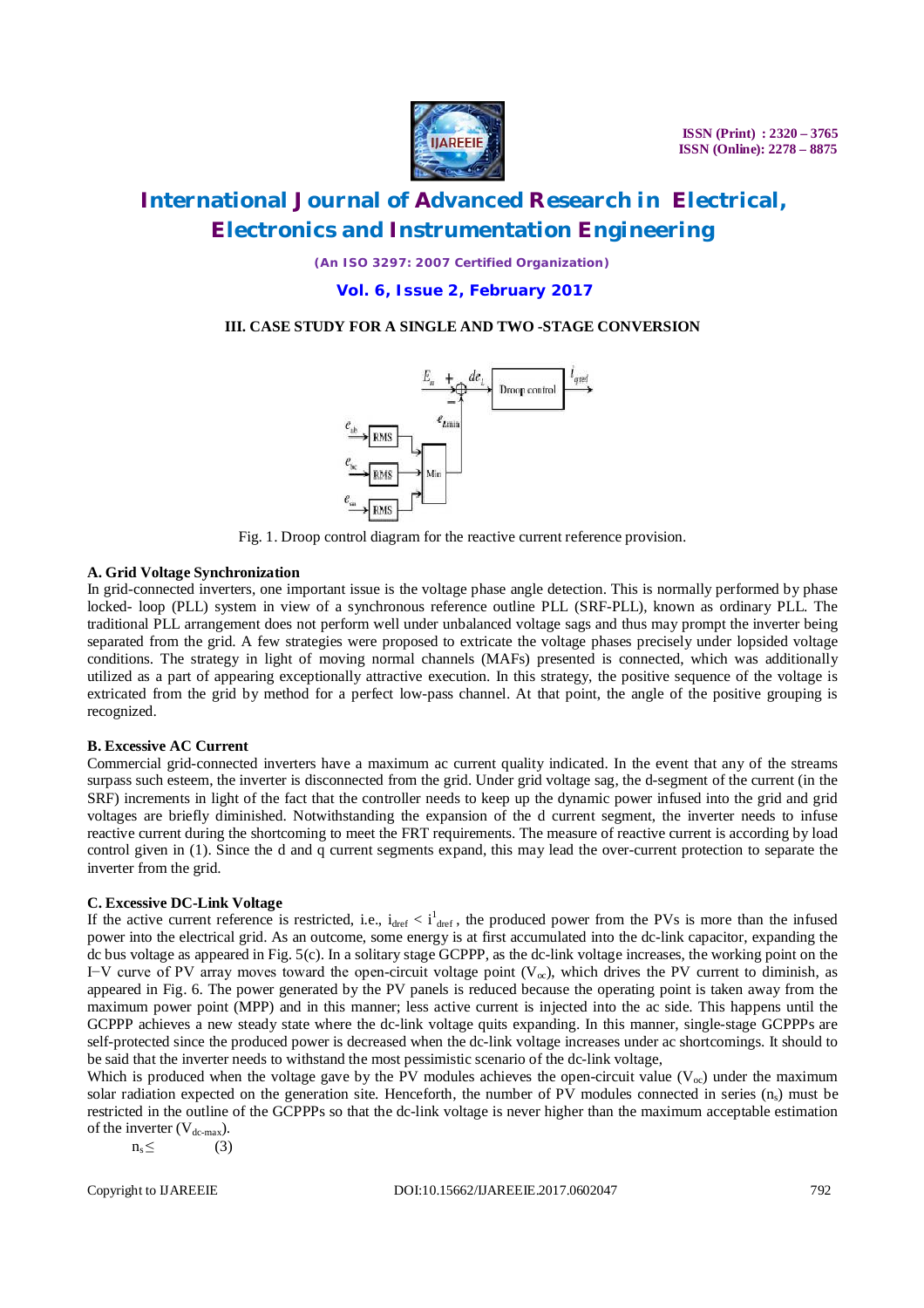

# **International Journal of Advanced Research in Electrical, Electronics and Instrumentation Engineering**

*(An ISO 3297: 2007 Certified Organization)*

### **Vol. 6, Issue 2, February 2017**

This concept in the case of a single-stage GCPPP. An issue that may show up in view of the deviation of the MPP during the voltage list is that, after the flaw being cleared, the dc-join voltage and ac currents may take a long time to come to the pre fault values, as appeared in Fig. 5(b) furthermore, (c). The reason is that the error in the dc-link voltage produces accumulation of control activity to the essential part of the proportional-integral (PI) controller. This control activity is constrained by the present limiter and in this way it has no impact on the lattice streams. Be that as it may, when the voltage list closes, the exorbitant control activity gathered in the necessary part of the controller must be remunerated by an input mistake the other way. As an outcome, the dc-link voltage is lessened beneath the reference value. For this situation, a critical diminishing of the dc-link voltage may lead inverter losing control and be disconnected. To conquer this issue, an anti-wind-up system is connected to stop the PI controller accumulating excessive control action when it exceeds a specified value. The schematic of the anti-wind-up method Is appeared in Fig.4. which  $V_{dc}^*$  and  $V_{dc}$  are the reference also, real dc-link voltages, individually.

The enhanced results while applying the counter twist up system are portrayed in Fig. 8. For this situation, once the grid fault is cleared, the dc link voltage recovers to the pre fault value with no perceptible overcompensation.

#### **Low-voltage ride through (LVRT)**

In electric power system, low-voltage ride through (LVRT), or flaw ride through (FRT), at times under-voltage ride through (UVRT), is the capacity of electric generators to stay associated in brief times of lower electric system voltage. It is required at circulation level (wind parks, PV systems, conveyed cogeneration, and so forth.) to keep away from that a short out on HV or EHV level will prompt a far reaching loss of era. Comparable necessities for basic loads, for example, PC systems and modern procedures are frequently taken care of using a uninterruptible power supply (UPS) or capacitor bank to supply make-up power during these occasions.

Numerous generator plans use electric current coursing through windings to create the attractive field on which the engine or generator works. This is rather than outlines those utilization changeless magnets to produce this field. Such devices may have a base working voltage, beneath which the device does not work effectively, or does as such at extraordinarily lessened proficiency. Some will remove themselves of the circuit when these conditions apply. This impact is more extreme in doubly-bolstered instigation generators (DFIG), which have two sequences of controlled attractive windings, than in squirrel-confine prompting generators which have one and only. Synchronous generators may slip and get to be shaky, if the voltage of the stator twisting goes down beneath a specific edge.

TABLE I



Fig. 2. Diagram of a single-stage GCPPP.

Fig. 2 shows the model of the GCPPP. In concerning the FRT capability, the inverter disconnection factors are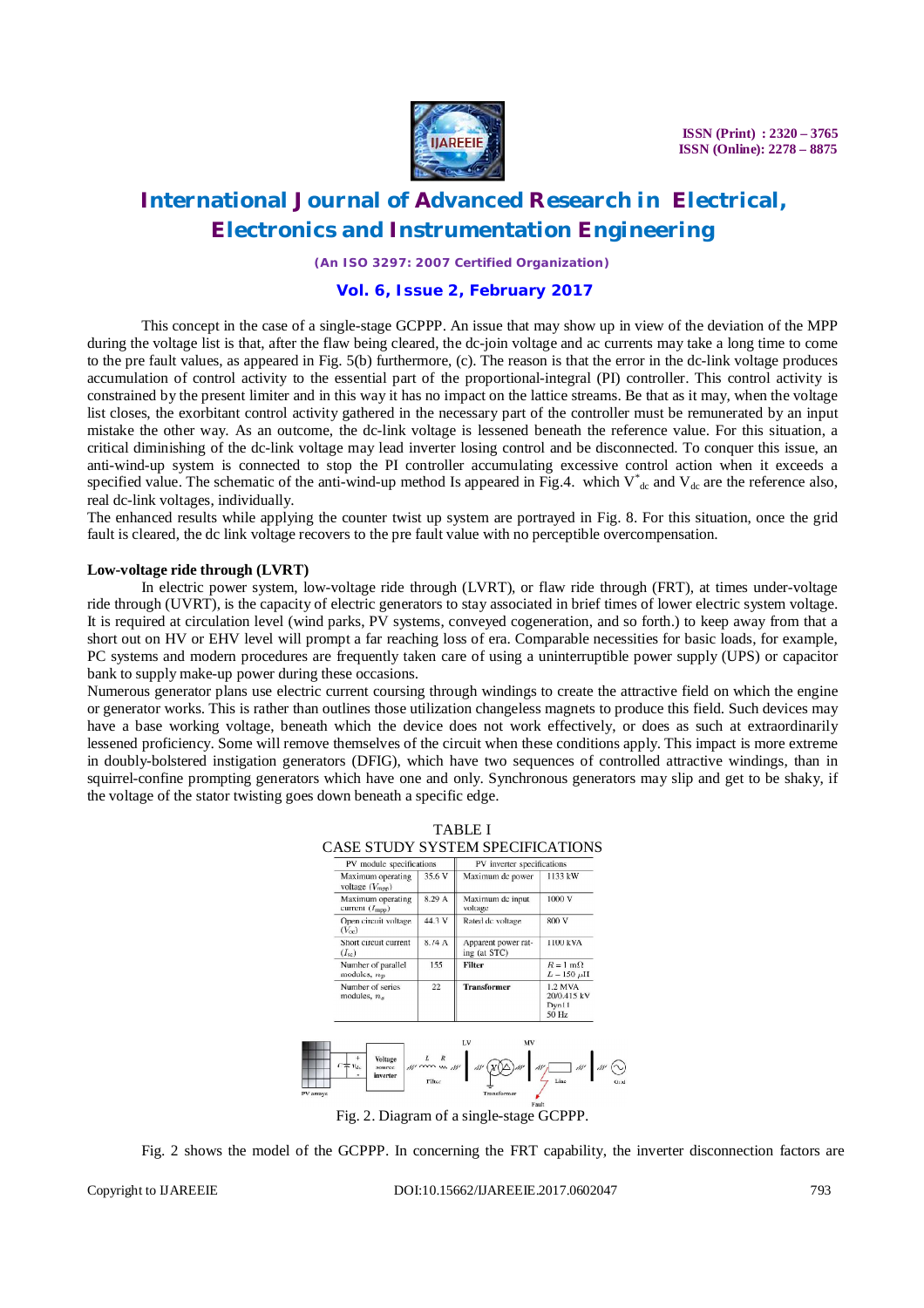

# **International Journal of Advanced Research in Electrical, Electronics and Instrumentation Engineering**

*(An ISO 3297: 2007 Certified Organization)*

### **Vol. 6, Issue 2, February 2017**

illustrated according to the GCs. A two-stage GCPPP includes a dc–dc converter between the PV arrays and the inverter. In highpower GCPPPs, more than one dc–dc converter can be included, one per each PV array. Despite having several dc–dc converters, these systems will be referred anyway as two-stage GCPPPs. In two-stage GCPPPs, the MPP tracking (MPPT) is performed by the dc–dc converter and the dc-link voltage is regulated by the inverter.

During voltage sag, if no action is taken in the control of the dc–dc converter, the power from the PV modules is not reduced and therefore, the dc-link voltage keeps rising and may exceed the maximum limit. Hence, the system is not self-protected during grid fault conditions. A specific control action has to be taken to reduce the power generated by the PV modules and provide the two-stage GCPPP with FRT capability.

A simple method to provide dc-link overvoltage protection consists on shutting down the dc–dc converter when the dc voltage rises above a certain limit. The dc–dc converter can be reactivated when the dc-link voltage is below a certain value using a hysteresis controller. In the solutions proposed in this paper, the dc-link voltage is controlled during the voltage sag process and there is no significant increase in the dc-link voltage during this transient.

The diagram of the case study for a two-stage GCPPP is shown in Fig.3. It consists of a 1-MVA inverter and 10 parallel 100 kW dc–dc boost converters. Details of the individual dc–dc converter as well as the PV array characteristics connected to each dc–dc converter.



**Figure 3 : Diagram of the two-stage conversion based GCPPP**

In two-stage GCPPPs, the PV voltage (*vpv*) is controlled by the duty cycle (*d*) of the dc–dc converter. The reference for the PV voltage is given by the MPPT.

A feed-forward strategy is applied to improve the dynamics of the dc-link voltage. The strategy is based on the assumption that the PV generated power is equal to the injected power into the grid, i.e.,

$$
i_{\scriptscriptstyle{pv}} u_{\scriptscriptstyle{pv}} = e_d i_d + e_q i_q \tag{4}
$$

Where *i*pv and *v*pv are the PV current and voltage, respectively, and *ed*and *eq*are the *d* and *q* grid voltage components extracted by the PLL. Since the PLL forces the *eq*component to be zero, the estimated *d* current component is obtained as

$$
\dot{i}_{d-est} = \frac{\dot{i}_{pv}v_{pv}}{e_d} \tag{5}
$$

In two-stage GCPPPs, three different ways to limit thedc-link voltage under fault conditions are proposed: 1) short circuitingthe PV array by turning ON the switch of the dc–dc converter throughout the voltage sag duration; 2) leaving the PV array open by turning OFF the switch of the dc–dc converter; and 3) changing the control of the dc–dc converter to inject less power from the PV arrays when compared with the prefault operating conditions.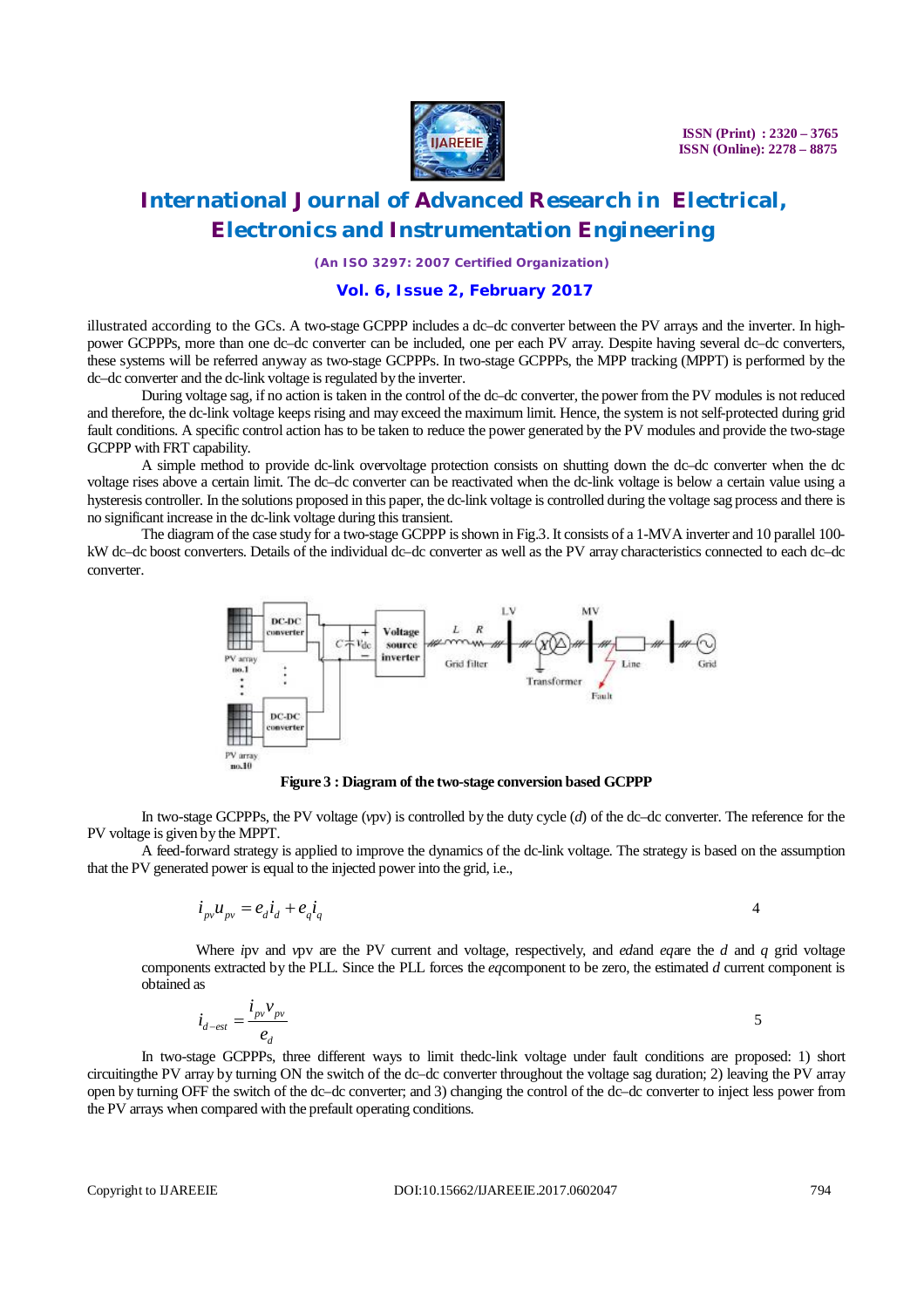

*(An ISO 3297: 2007 Certified Organization)*

**Vol. 6, Issue 2, February 2017**



Fig. 4. FLC controller with an anti-wind-up technique.

Fuzzy logic is a form of many-valued logic in which the truth values of variables may be any real number between 0 and 1. By contrast, in Boolean logic, the truth values of variables may only be 0 or 1. Fuzzy logic has been extended to handle the concept of partial truth, where the truth value may range between completely true and completely false. Furthermore, when linguistic variables are used, these degrees may be managed by specific functions.

Usually fuzzy logic control system is created from four major elements presented on Figure fuzzification interface, fuzzy inference engine, fuzzy rule matrix and defuzzification interface. Each part along with basic fuzzy logic operations will be described in more detail below.



Fig 5.Fuzzy Interface system structure

The fuzzy logic analysis and control methods shown in Figure 1 can be described as:

- 1. Receiving one or large number of measurements or other assessment of conditions existing in some system that will be analyzed or controlled.
- 2. Processing all received inputs according to human based, fuzzy "if-then" rules, which can be expressed in simple language words, and combined with traditional non-fuzzy processing.
- 3. Averaging and weighting the results from all the individual rules into one

single output decision or signal which decides what to do or tells a controlled system what to do. The result output signal is a precise defuzzified value. First of all, the different level of output (high speed, low speed etc.) of the platform is defined

by specifying the membership functions for the fuzzy sets. The graph of the function is shown below

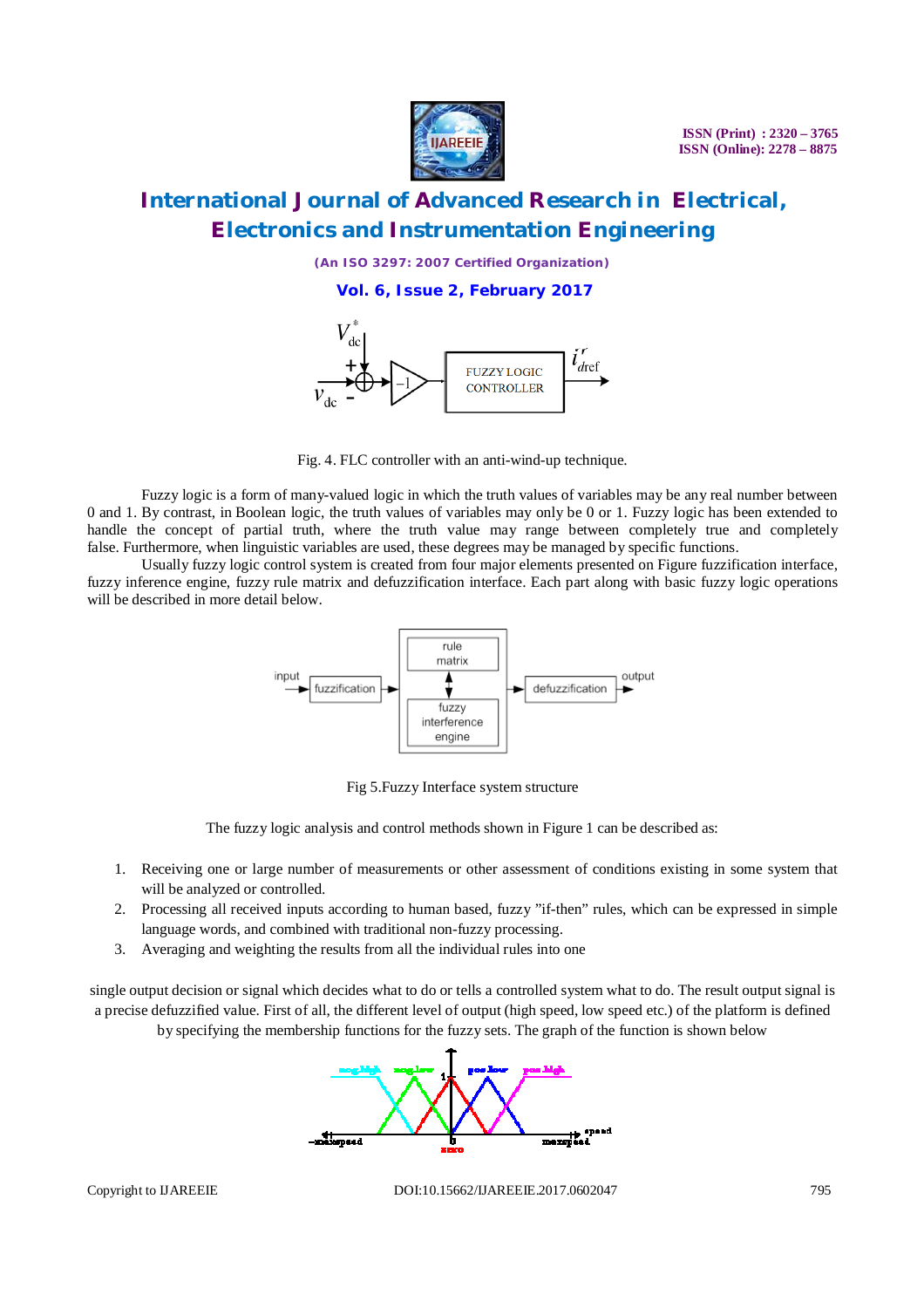

# **International Journal of Advanced Research in Electrical, Electronics and Instrumentation Engineering**

*(An ISO 3297: 2007 Certified Organization)*

**Vol. 6, Issue 2, February 2017**

similarly, the different angles between the platform and the pendulum and...





Fig 6:Fuzzy inputs and Output

### **V. SIMULATION RESULTS**



Fig. 7. (a) Grid voltages and grid currents at the LV side (b) Dc link Voltage fewer than 60% SLG voltage sag produced at MV side of the transformer.

Balanced and distorted currents are produced because the instantaneous output power and the dc-link voltage have highfrequency ripples,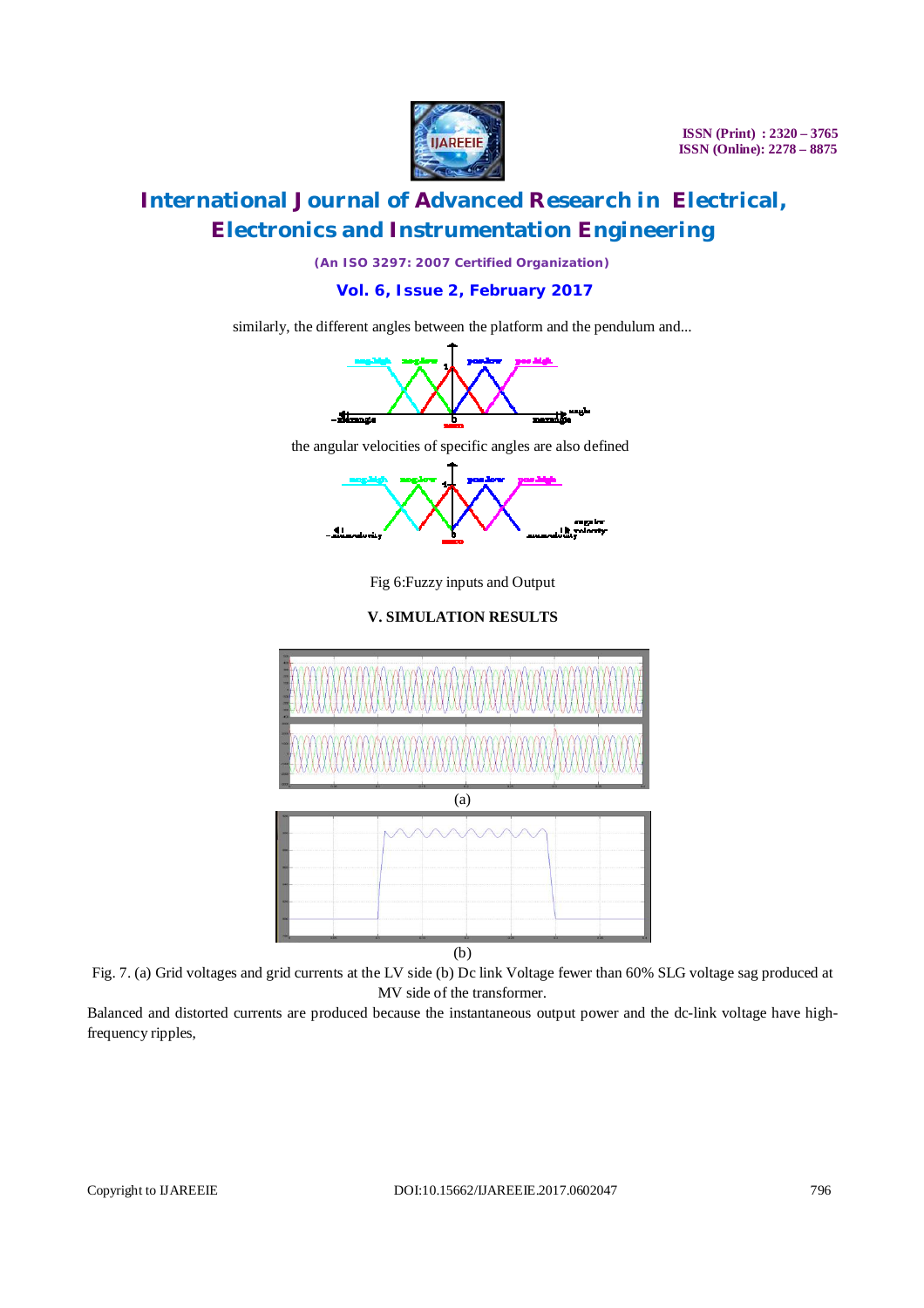

*(An ISO 3297: 2007 Certified Organization)*

**Vol. 6, Issue 2, February 2017**



Fig. 8. Adding the current limiter to the VSI control: (a) grid voltages, grid currents; and (b) dc-link voltage under an SLGvoltage sag at MV side of the transformer.

It should be mentioned that when operating with high solar radiation and/or small voltage sags. The output currents would contain some high-frequency harmonics.



Fig. 9. Application of an anti-wind-up technique to the PI controller: (a) grid voltages and grid currents; and (b) dc-link voltage under 60% SLG voltage sag at MV side of the transformer.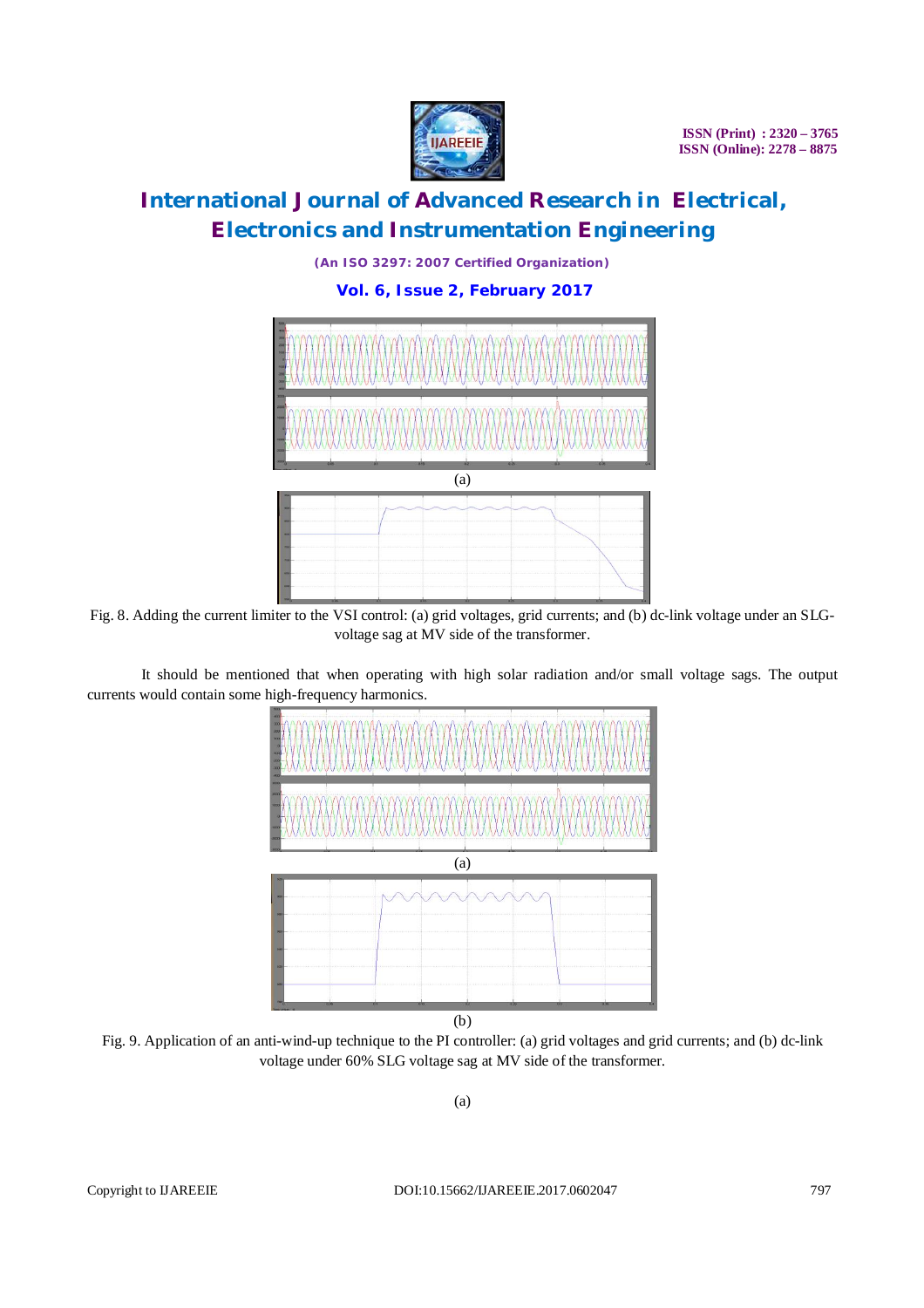

*(An ISO 3297: 2007 Certified Organization)*

**Vol. 6, Issue 2, February 2017**



(b)

Fig. 10. Short-circuiting the PV panels: (a) grid voltages & grid currents; and (b) dc-link voltage when applying a 60% SLG



Fig. 11. Turning the dc–dc converter switch ON: (a) grid voltages & grid currents; and (b) dc-link voltage when applying a 60% SLG voltage sag at the MV side.

The diode was continuously ON and no current from the PV was provided to the dc-link. The main difference with the previous case is the transition process, as depicted in Fig. 6.

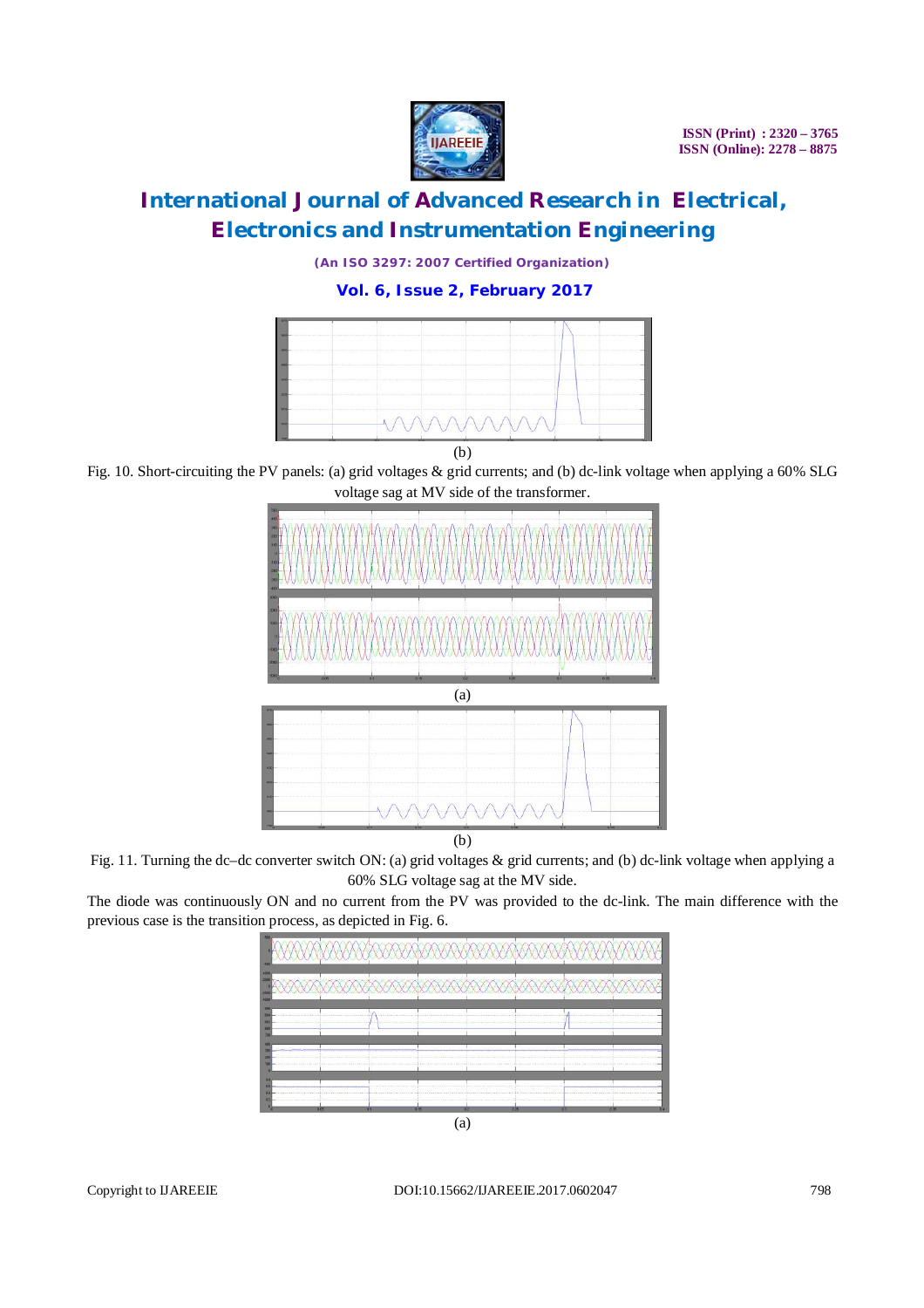

*(An ISO 3297: 2007 Certified Organization)*

### **Vol. 6, Issue 2, February 2017**



Fig. 12. Control of the dc–dc converter to produce less power under voltage sag: (a) grid voltages, grid currents, actual duty cycle, input voltage of the dc–dc converter, estimated duty cycle; and (b) dc-link voltage.

The parameters of this controller (PI- 1) can be decreased during the voltage sag in order to improve the performance of the proposed method.



Fig. 13. Control of the dc–dc converter with existing PI produce less power under voltage sag: grid voltages, related grid currents, related dc-link voltage



Fig. 14. Control of the dc–dc converter with FLC to produce less power under voltage sag: grid voltages, related grid currents, related dc-link voltage